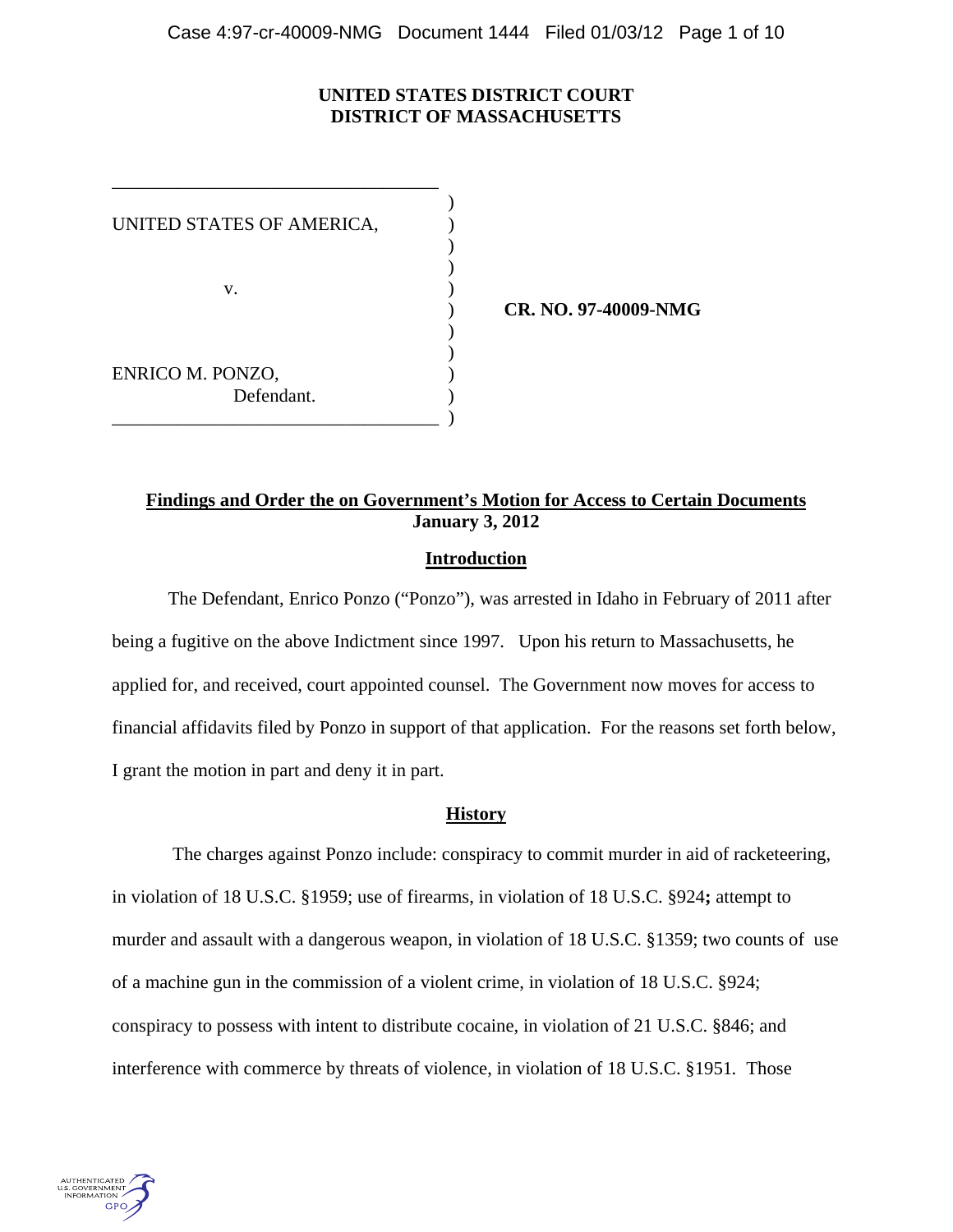charges were instituted against Mr. Ponzo in 1997 and resulted in the issuance of a warrant which remained open until February 4, 2011, when he was arrested in the District of Idaho. Within four days of his arrest, Massachusetts counsel, Norman S. Zalkind, moved this court to be appointed to represent Ponzo. (Docket No. 1373). District Judge Gorton denied that motion, without prejudice, to renew it once the Defendant filed the "appropriate papers for the appointment of counsel." Thereafter, the case was referred to me for pretrial proceedings and to make a determination on the appointment of counsel.

At Ponzo's arraignment on March 25, 2011, the following colloquy took place:

THE COURT: . . . If you would like court appointed counsel I am prepared to appoint attorney  $Duncan<sup>[1]</sup>$  to represent you. I am prepared to appoint him over the objection of the government to the extent they have an opportunity or ability to object to that appointment . . . . However that appointment is subject to you filing with the Court a financial affidavit under oath that will be for my eyes only from which I will make a determination of your financial eligibility for counsel, okay?

THE DEFENDANT: Thank you, Your Honor.

*Trans. Of Arraignment and Hearing Re: Counsel, March 25, 2011*, at p. 7.

On March 25<sup>th</sup>, Ponzo submitted a CJA 23 Financial Affidavit ("CJA 23"), "certif(ied) under penalty of perjury" in support of his application for appointed counsel. That submission was sealed by the court on the same day. (Docket No.1383). On March 29, 2011, I ordered the Defendant to supplement that filing by filling out a more detailed financial statement, each page of which was to be signed under the pains and penalties of perjury. *See* (Docket No. 1387). This documentation was filed under seal with the Court on April 1, 2011. On July 29, 2011, the Government filed the Government's Motion for Access to Certain Documents (Docket No.1422). Those "Certain Documents" are the completed CJA 23 filed by the Defendant on

<sup>&</sup>lt;sup>1</sup> Attorney Duncan is a partner in the firm of Zalkind, Rodriguez, Lunt and Duncan, L.L.P.; Norman Zalkind is also a partner in this firm.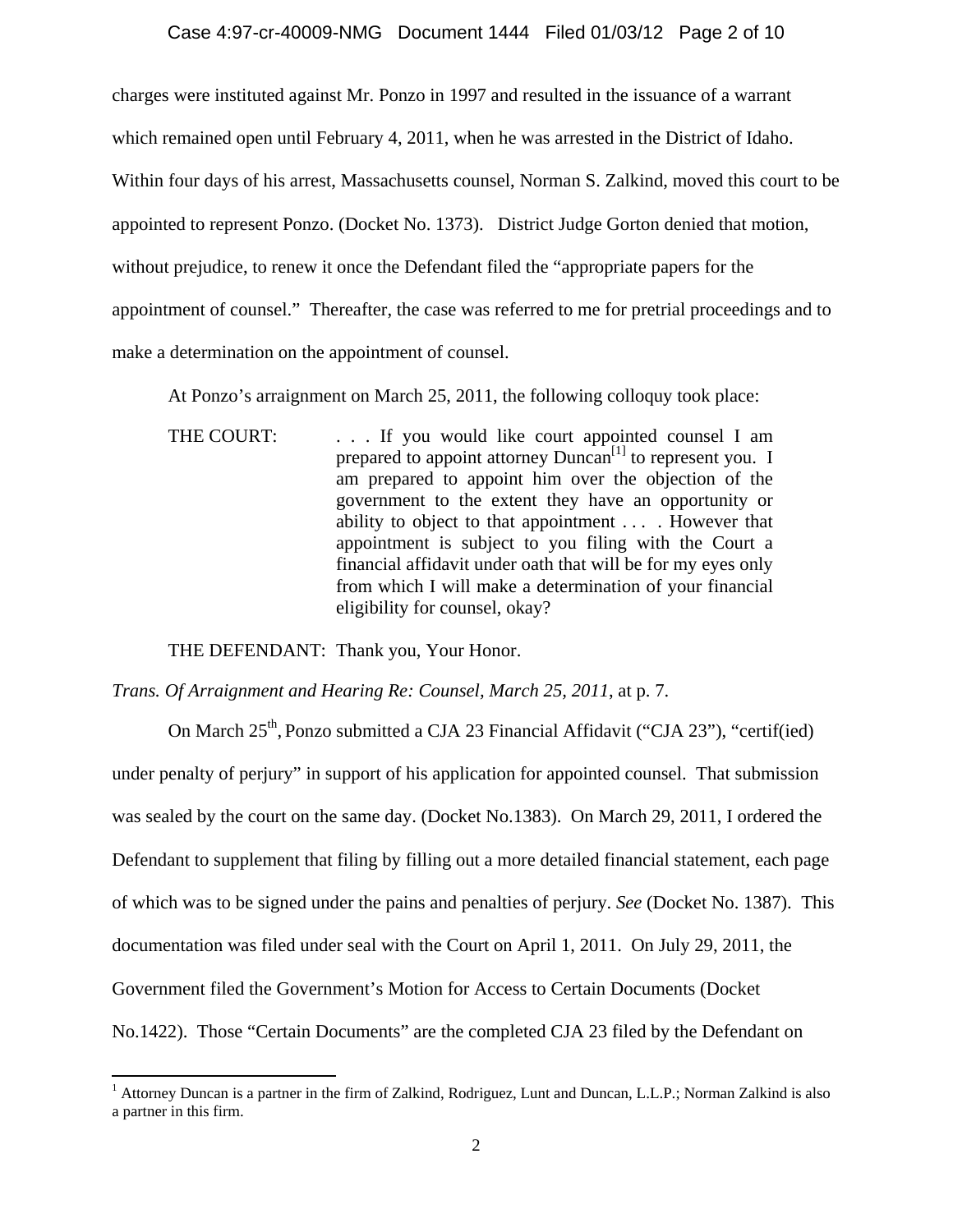March 25, 2011, and the supplemental financial form filed thereafter. That motion appears to have been triggered by a search of Ponzo's Idaho home on March 28, 2011, which resulted in the seizure of the contents of a safe under the floor of a bedroom closet. That safe contained approximately \$102,000 in currency, and gold coins with an estimated value of \$65,000. The Government believes that Ponzo did not disclose these assets in his application for court appointed counsel.

## **Discussion**

The Government seeks the financial information which Ponzo provided in his application for court appointed counsel in order to establish whether he falsely and fraudulently failed to disclose all of his assets in that application. If he has failed to do so, he could face additional prosecution for perjury. The Defendant argues that disclosure of that information would unduly intrude on his privacy interests and create a constitutionally untenable conflict between his Fifth Amendment privilege against self-incrimination and his Sixth Amendment right to counsel.

The Sixth Amendment provides that " '[i]n all criminal prosecutions, the accused shall enjoy the right . . . to have the assistance of counsel for his defense.' If a criminal defendant cannot afford private counsel, the trial court must appoint counsel to represent him, absent a knowing and explicit waiver of the right to counsel." *United States v. Gravatt*, 868 F.2d 585, 588  $(3<sup>d</sup>$  Cir. 1989)(quoted case omitted). The Criminal Justice Act of 1964, 18 U.S.C. §3006A, ("CJA") sets out the duties of the court regarding the appointment of counsel for an indigent defendant. The CJA provides that every defendant who is entitled to representation and appears in court without a lawyer shall be advised by the United States magistrate judge or court: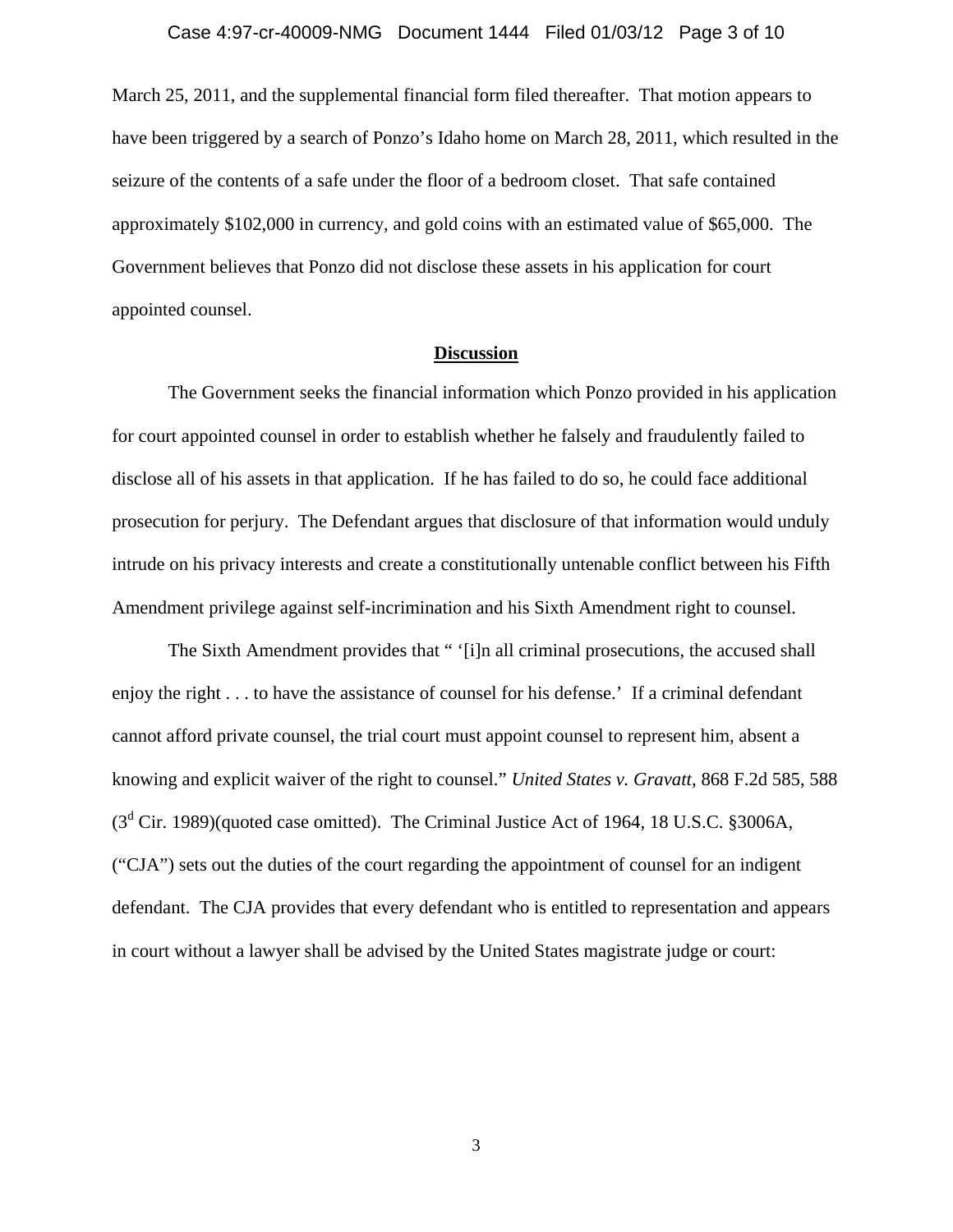## Case 4:97-cr-40009-NMG Document 1444 Filed 01/03/12 Page 4 of 10

that he has the right to be represented by counsel and that counsel will be appointed to represent him if he is financially unable to obtain counsel. Unless the person waives representation by counsel, the United States magistrate or the court, if satisfied after appropriate inquiry that the person is financially unable to obtain counsel, shall appoint counsel to represent him.

# *Id*.*,* at §3006A(b); *see also Gravatt*, 868 F.2d at 588.

"The defendant bears the burden of proving that he is financially unable to obtain counsel. As part of this burden, he 'has the responsibility of providing the court with sufficient and accurate information upon which the court can make an eligibility determination.'" *United States v. Salemme*, 985 F.Supp. 197, 201 (1997)(internal citation omitted) quoting *AO Guide*, *infra*, at § 210.40.20(f). Although no set method for determining defendant's financial status is mandated, typically, a standard form financial affidavit, *i.e.,* the CJA 23, is used by the court to determine whether a defendant is eligible for the appointment of counsel. *See United States v. Murphy*, 469 F.3d 1130, 1135 ( $7<sup>th</sup>$  Cir. 2006)(defendant seeking appointment of counsel usually fills out CJA 23, but CJA does not require any particular method of ascertaining defendant's financial status; exact nature of inquiry is left to discretion of judge). As noted above, Ponzo filled out a CJA 23 and, upon order of the Court, filed a supplemental financial form in support of his request for court appointed counsel. The Government seeks access to both Ponzo's CJA 23 and the supplemental form.

The statute is silent about disclosure of documents demonstrating a defendant's financial eligibility for CJA status. However, the Administrative Office of the United States Courts ("Administrative Office"), under the direction of the Judicial Conference, has issued interpretive guidelines to assist the courts in applying the CJA, *see* Administrative Office of the United States Courts, *Guide to Judiciary Policies and Procedures, Vol. 7 Pt. A* ("*AO Guide*"). The AO Guide provides, in pertinent part, that as a *general* principle such information should be made available to the public: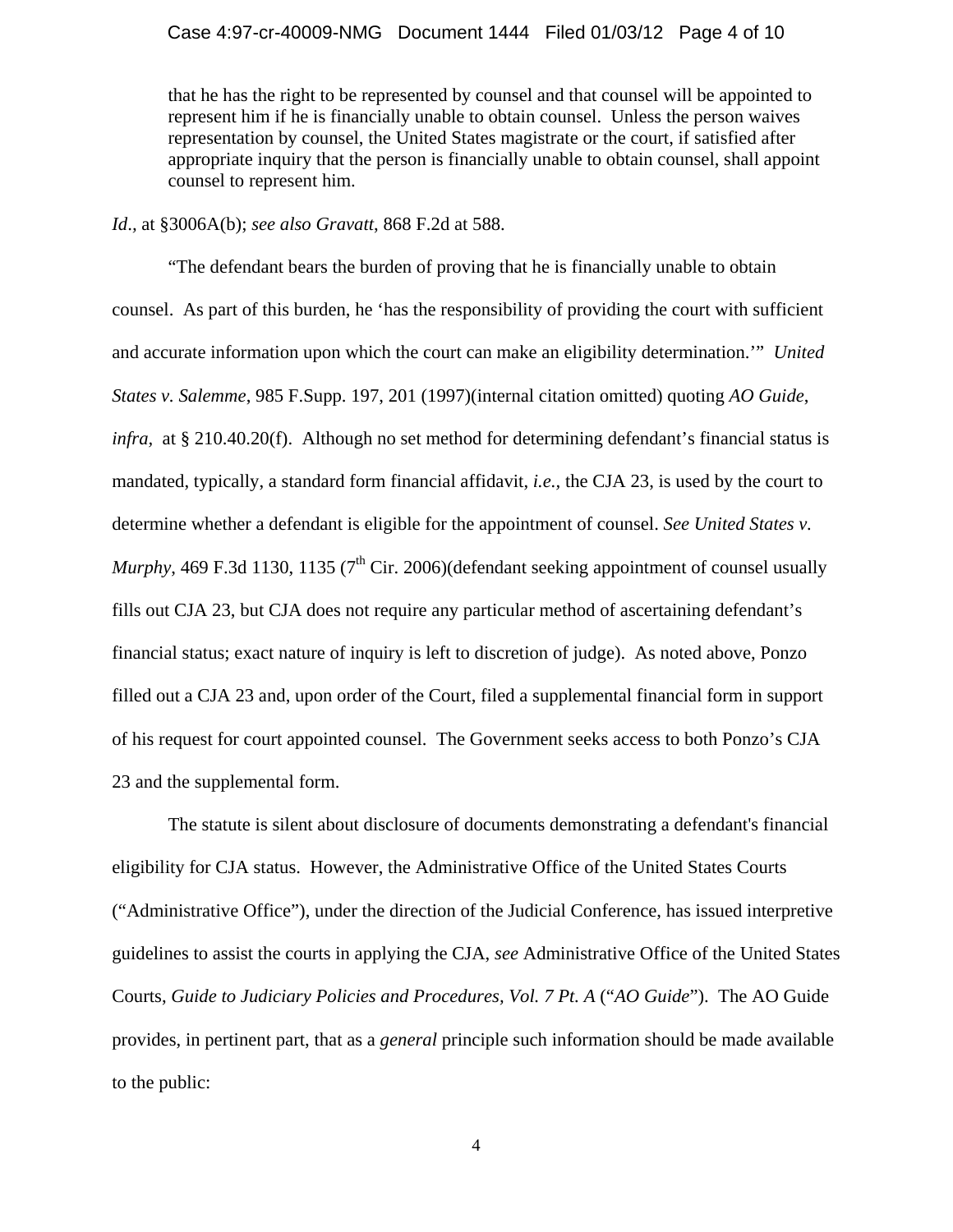Generally, such information which is not otherwise routinely available to the public should be made available unless it:

(a) is judicially placed under seal;

(b) could reasonably be expected to unduly intrude upon the privacy of attorneys or defendants;

(c) could reasonably be expected to compromise defense strategies, investigative procedures, attorney work product, the attorney-client relationship or privileged information provided by the defendant or other sources; or

(d) otherwise adversely affect the defendant's right to the effective assistance of counsel, a fair trial, or an impartial adjudication.

*Id., at §510.30; United States v. Gonzalez, 150 F.3d 1246, 1265 (10<sup>th</sup> Cir. 1998)("Neither the* statute nor the Administrative Office's rules specify whether [the procedure regarding appointment of counsel] is to be done ex parte"); *see also Murphy*, 469 F.3d at 1130 (appropriate inquiry under CJA does *not* require court to conduct *ex parte*, *in camera* hearings to determine if defendant entitled to court appointed counsel).

In addition to the advisory guidelines adopted by the Administrative Office, the United States District Court for the District of Massachusetts, as required by the  $CIA<sup>2</sup>$ , has adopted a Plan for Implementing the Criminal Justice Act of 1964, as Amended 18 U.S.C. §3006A ("Massachusetts CJA Plan"). In contrast to the Administrative Office's advisory guidelines, which presumes that such information should be made available to the public, the Massachusetts CJA Plan provides, in relevant part, that: ". . . . All statements made by a defendant in requesting counsel or during the inquiry into eligibility shall be either (a) by affidavit sworn to before a judicial officer, a court clerk or his or her deputy, or a notary public, or (b) under oath before a judicial officer. A financial affidavit shall not be considered part of the public record,

<sup>&</sup>lt;sup>2</sup> The CJA requires that: "Each United States district court . . . place in operation . . . a plan for furnishing representation for any person financially unable to obtain adequate representation." 18 U.S.C. §3006A(a)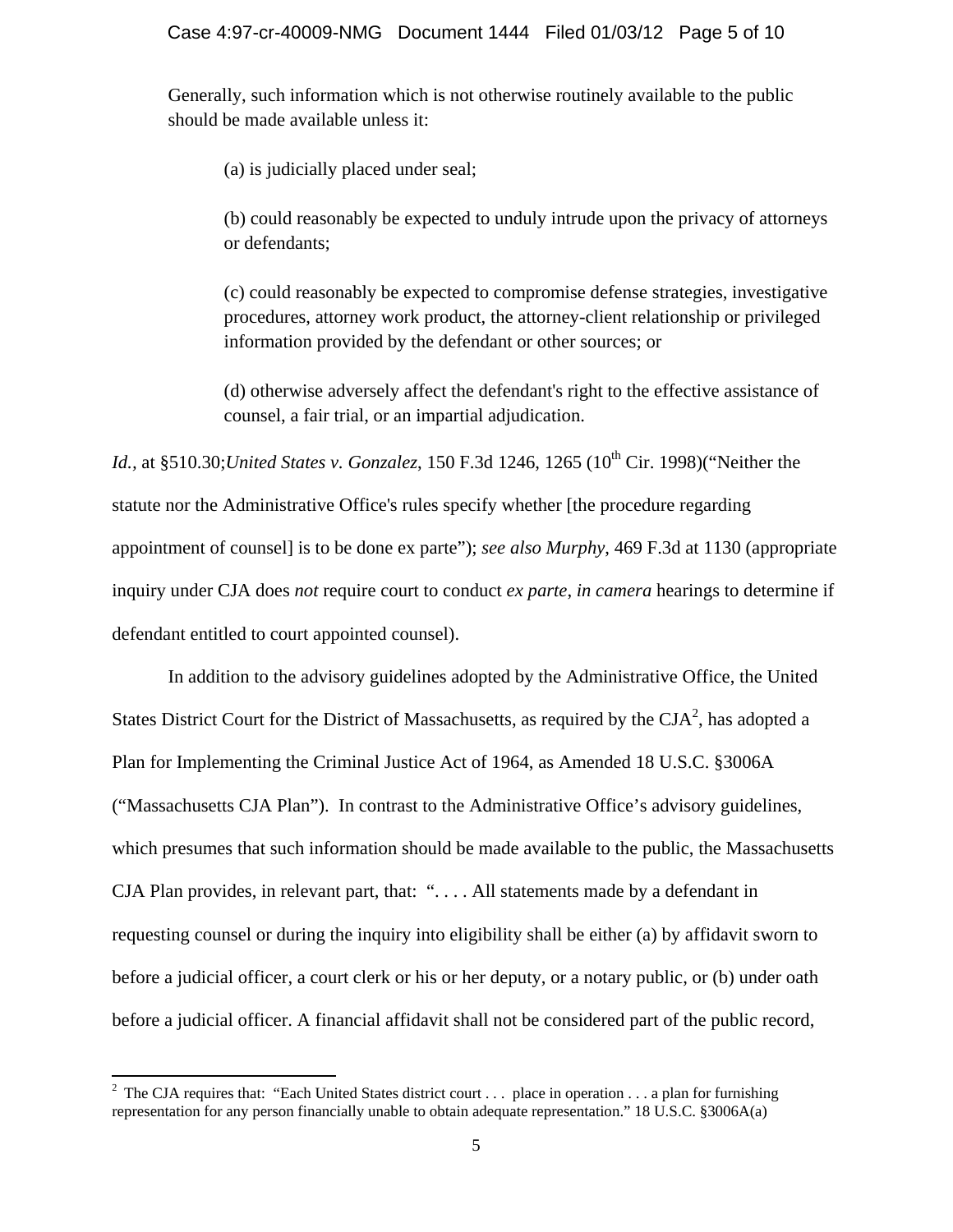### Case 4:97-cr-40009-NMG Document 1444 Filed 01/03/12 Page 6 of 10

unless so ordered by the judicial officer, after notice and a hearing.". *Id.*, at Part V.C. Thus, under the Massachusetts CJA Plan, the Defendant's financial statement is not "available" as that term is used in the AO Guide and is not subject to disclosure without the requisite hearing. In this case, the Government's motion for access to Ponzo's CJA 23 and supplemental form and the subsequent proceeding regarding the same satisfies the Massachusetts CJA Plan's notice and hearing requirement. The question now becomes whether the Government has established that disclosure is warranted, and, if so, when such disclosure should take place.

"The Fifth Amendment privilege against self-incrimination protects the accused from being incriminated by his or her own compelled testimonial communications." *United States v. Hickey*, 997 F.Supp. 1206, 1207 (N.D.Cal.1998) (" *Hickey I* "), *appeal dismissed* on other grounds, *United States v. Hickey*, 185 F.3d 1064 (9<sup>th</sup> Cir. 1999). To claim the Fifth Amendment privilege against self-incrimination, the accused must be confronted "with substantial hazards of self-incrimination that are 'real and appreciable' and not merely 'imaginary and unsubstantial.'" *Seattle Times Co. v. United .States Dist. Court, 845 F.2d 1513, 1518 (9<sup>th</sup> Cir. 1988)(citation to* quoted case omitted); *see also Hickey I*, 997 F.Supp. at 1207. At the same time, "the information that would be revealed by direct answer need not be such as would itself support a criminal conviction, however, but must simply 'furnish a link in the chain of evidence needed to prosecute the claimant for a federal crime.' " *United States v. Neff*, 615 F.2d 1235, 1239 (9<sup>th</sup>) Cir.), *cert. denied*, 447 U.S. 925, 100 S.Ct. 3018 (1980)(quoting, *Hoffman v. United States*, 341 U.S. 479, 486, 71 S.Ct. 814, 95 8 (1951)). It is sufficient "if the responses would merely 'provide a lead or clue' to evidence having a tendency to incriminate." *Neff*, 615 F.2d at 1239 (citation to quoted case omitted). Should the Government use Ponzo's financial statements in the currently pending case, and they have represented that they will, it follows that he has a Fifth Amendment privilege against self-incrimination with respect to those statements.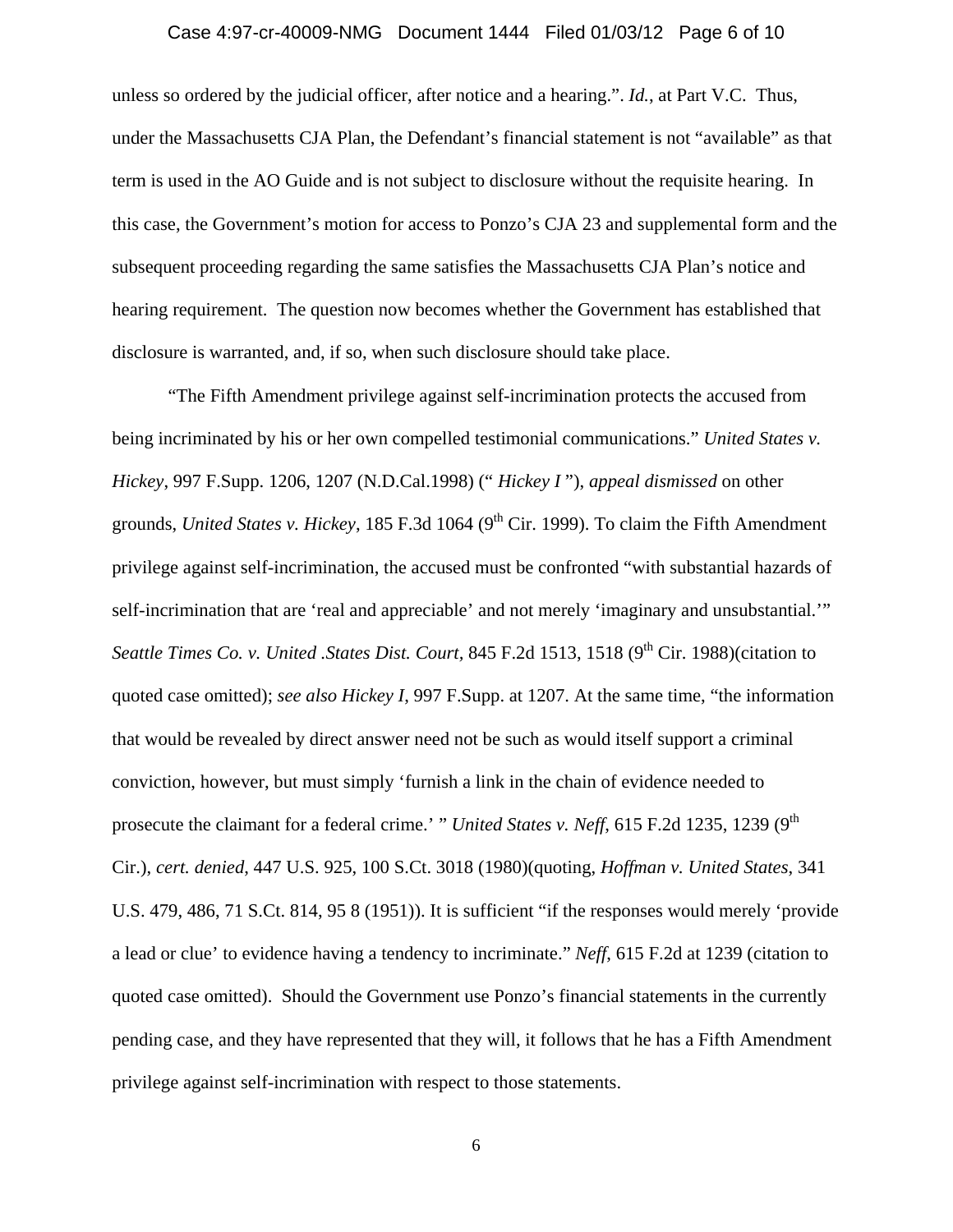#### Case 4:97-cr-40009-NMG Document 1444 Filed 01/03/12 Page 7 of 10

However, Ponzo's Fifth Amendment privilege with respect to his CJA 23 and supplemental form is not a bar to the Government having access to the information, nor does it ultimately bar its use against him. In this case, Ponzo chose to file his CJA 23 and the supplemental form *before* asserting that the submissions would create a tension between his Fifth Amendment right against self-incrimination and his Sixth Amendment right to counsel. Indeed, it was not until the Government moved for disclosure that Ponzo argued that information he provided in his CJA 23 and/or supplemental form could be self-incriminating.

[W]hen ... a defendant asserts a colorable claim that disclosure to the government of a *completed* CJA 23 would be self-incriminating, the court may not adopt an unconditional requirement that the defendant *complete* the CJA 23 *before* his application for appointment of counsel will be considered. To do so may place the defendant in the constitutionally untenable position of having to choose between his Sixth Amendment right to counsel and his Fifth Amendment privilege against self-incrimination.

*Gravatt*, 868 F.2d at 589 (emphasis added); *see also Salemme*, 985 F.Supp. at 202.

This process, whereby a defendant asserts his Fifth Amendment claim *in advance* of submitting the financial information, makes eminent sense and honors the protections afforded by both the Fifth and Sixth Amendment. Unfortunately, this is not the path that Ponzo chose to take. Instead, he chose the wait and see approach; twice he submitted financial information without raising a Fifth Amendment objection. However, once the Government filed its motion for disclosure, he immediately invoked his Fifth Amendment rights to shield the information from the Government's view. For him to now argue that his submissions are protected against a possible prosecution for perjury gives him the best of both worlds; he could submit financial information under oath, with impunity, knowing that if the veracity of the information is questioned it cannot be used against him. Given the Court's need to rely on accurate and truthful representations from litigants, Ponzo's position is untenable. Simply put, Ponzo cannot hide behind the Fifth Amendment to shield himself from prosecution *if* he chose to lie in order to obtain court appointed counsel. Applying the Supreme Court's reasoning in *United States v.*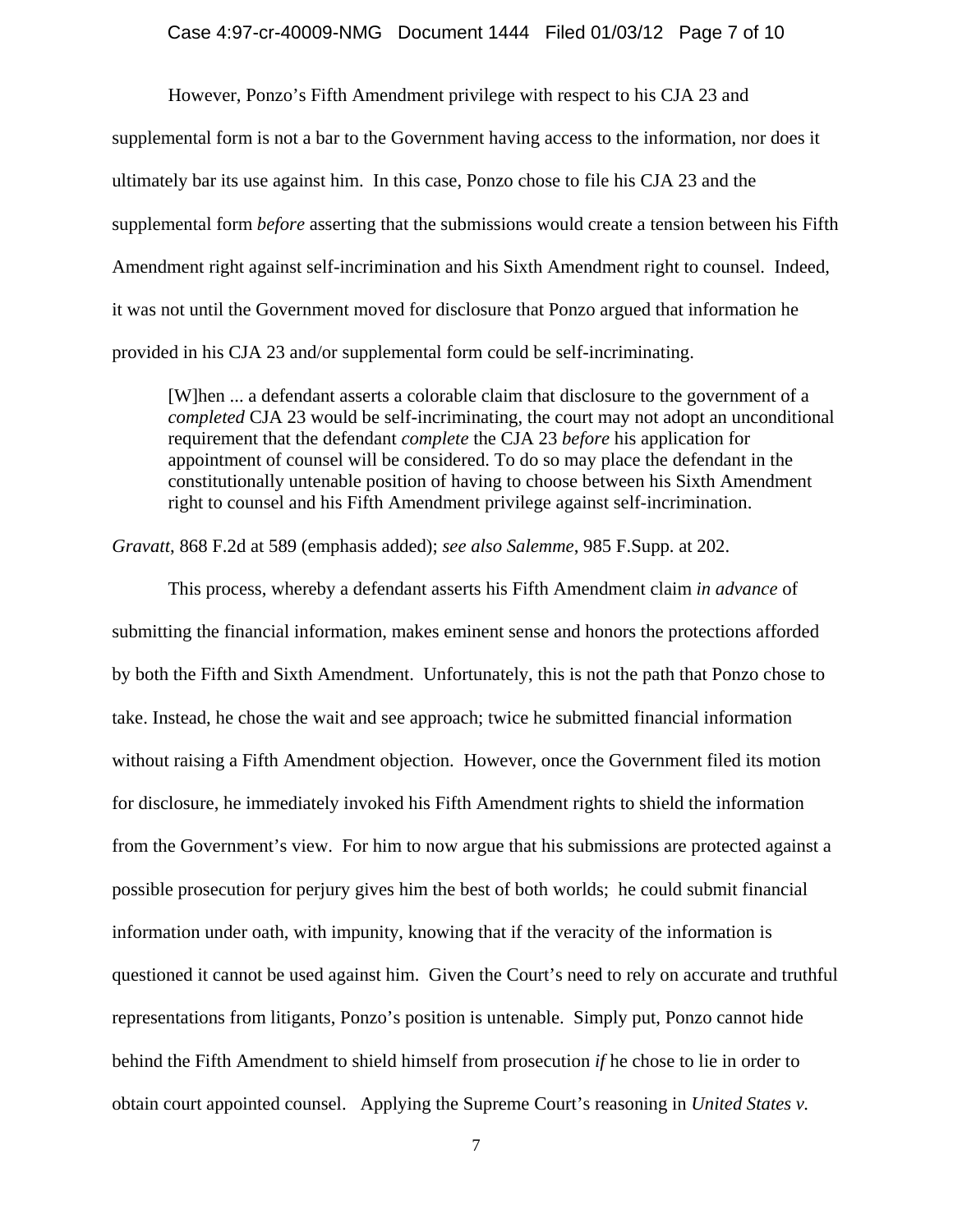*Kahan,* 415 U.S. 23, 94 S.Ct. 1179 (1974)(*per curiam*) to this case: "the incriminating component of [Ponzo's false statements, if any, on his CJA 23 and/or supplemental form] derives not from their content, but from [his] knowledge of their falsity …The protective shield of *Simmons [v. United States*, 390 U.S. 377, 389-394, 88 S.Ct. 967 (1968)] *[3]* is not to be converted into a license for false representations on the issue of indigency free from the risk that the claimant will be held accountable for his falsehood." *Id.*, at 243, 94 S.Ct. 1179. Accordingly, the ultimate question becomes not *if* the Government should be allowed access to the requested information for possible use in a perjury prosecution, but when.

 The Second Circuit has applied a prohibition against the Government using such information in its case in chief. "We are of the view that the government should not be permitted to use as part of its *direct case* any testimony given by a defendant at a hearing where he is seeking forma pauperis relief or the assignment of counsel on the ground of his financial inability to pay court costs, to procure the minutes, or to secure counsel. The defendant should enjoy his constitutional rights to counsel and to appeal and the means of supporting his assertion of these rights by his own testimony without running the risk that thereby he may be incriminating himself with respect to the charges pending against him." *United States v.*  Branker, 418 F.2d 378, 380 (2<sup>d</sup> Cir. 1969)(emphasis supplied). *Branker* analogized the providing of financial information to secure court appointed counsel to testimony given by a defendant in a motion to suppress evidence. In both situations the defendant should not be forced to choose which right (*i.e.*, the right to court appointed counsel/the right to suppress illegally obtained evidence versus the right not to incriminate oneself) to prosecute to the exclusion of the other. *See Simmons*, 390 U.S. at 389-394, 88 S.Ct. 967 and note 3, *supra*.

<sup>3</sup> In *Simmons,* the Supreme Court held that a defendant should not have to choose between his Fourth and Fifth Amendment rights, and therefore, a defendant's testimony at a hearing to suppress evidence on Fourth Amendment grounds cannot subsequently be used against him at trial on the issue of guilt. *See Simmons v. United States*, 390 U.S. 377, 387-94, 88 S.Ct. 967 (1968).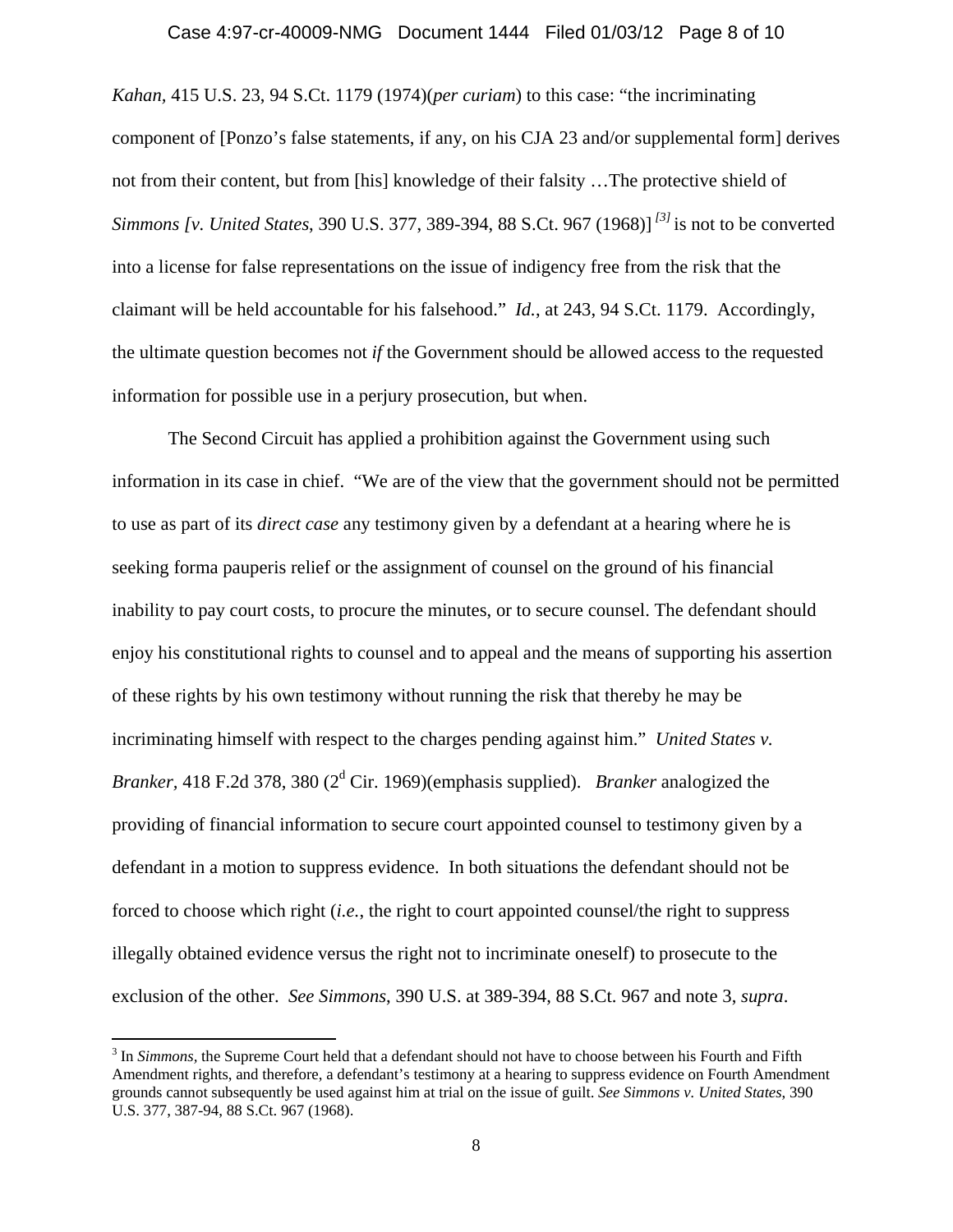### Case 4:97-cr-40009-NMG Document 1444 Filed 01/03/12 Page 9 of 10

In this case, the Government does not propose to use the requested information as evidence to prove the pending charges against Ponzo, a use which would be prohibited by all Courts of Appeal that have addressed the issue. *See e.g., United States v. Aguirre,* 605 F.3d 351  $(6<sup>th</sup> Cir. 2010)(truthful information provided on financial affidavit should not be admitted at trial)$ against defendant to establish guilt); *United States v. Hardwell*, 80 F.3d 1471 (10<sup>th</sup> Cir. 1996)(government cannot introduce financial affidavit to prove defendant had no legitimate income in support of money laundering charge); *United States v. Anderson*, 567 F.2d 839 (8<sup>th</sup>) Cir. 1977); *Branker*, 418 F.2d at 380-81). Instead, if the Government determines that Ponzo failed to provide accurate information on his CJA 23 and/or supplemental form, the Government proposes to obtain a superseding indictment to join the perjury charge with the pending charges. Given the nature of the charges currently pending against Ponzo, it is not readily apparent that evidence that he failed to disclose assets on his financial affidavit (should that be the case) could be used to establish his guilt with respect thereto. Nonetheless, if there is any chance that such evidence could be used against Ponzo with respect to one or more of the charges currently pending against him, then introduction of such evidence would create the previously described constitutional conundrum., *i.e.,* use of such information would impinge on both his Fifth Amendment right against self-incrimination and Sixth Amendment right to counsel. If, on the other hand, the information remains sealed until after conclusion of the trial on the pending charges, Ponzo's Fifth Amendment interest will diminish *vis a vis* the Government's interest in disclosure of the information for purposes of pursing a perjury charge: "[t]he Government . . . maintains the right to investigate possible perjury in [the CJA 23 and/or supplemental form] after trial and ultimately the truth seeking function will not be compromised." *United States v. Hyde*, 208 F.Supp.2d 1052, 1054 (N.D.Cal. 2002)(internal citation omitted).